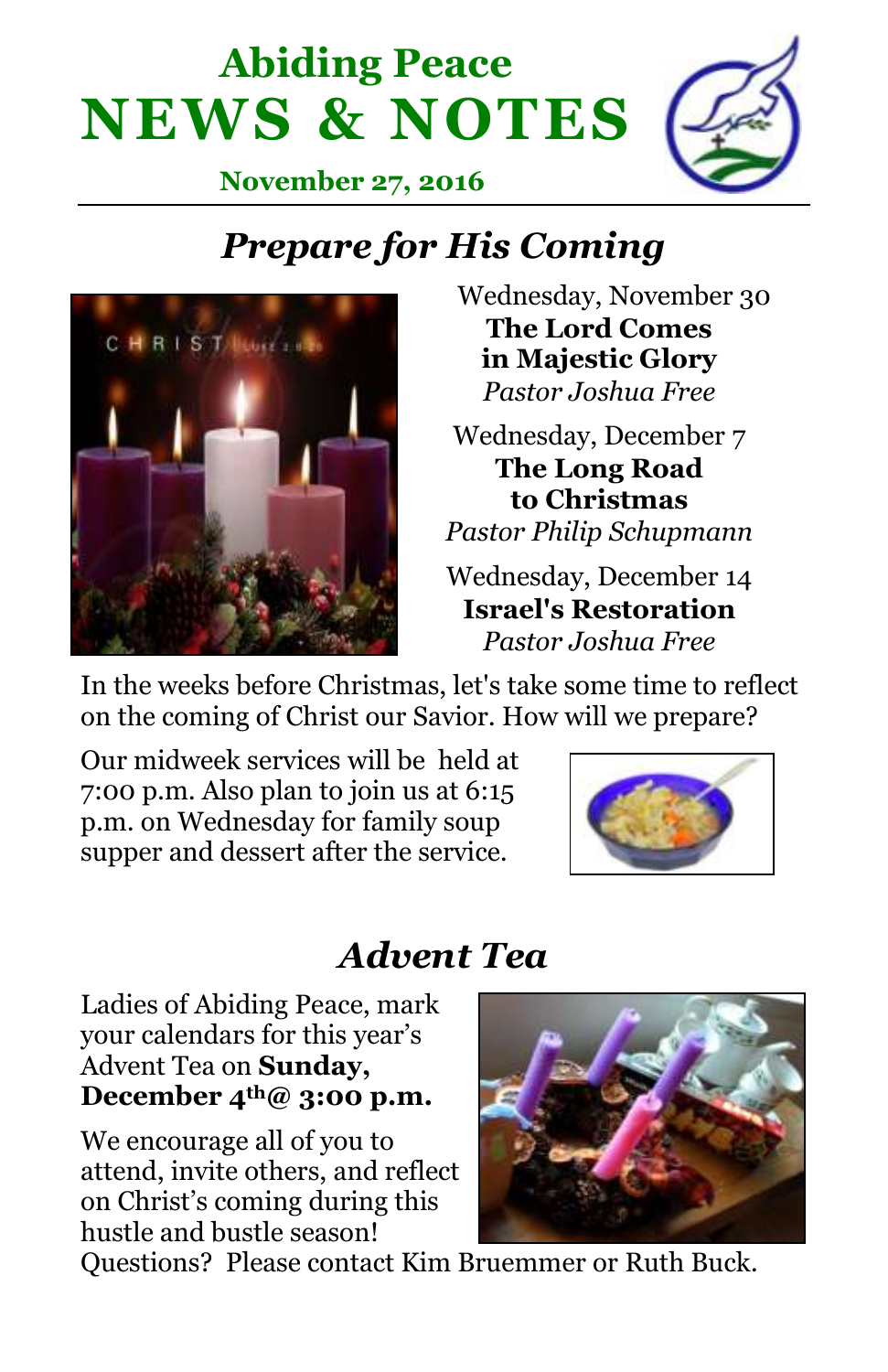# *Church Decorating*

We will be decorating the church – inside and out – for Christmas on **Saturday, December 3rd**, beginning at 9:00 a.m. Let's beautify our worship space together.

# *Sunday School Christmas Practices*

Two practices have been set up in addition to the work we will be doing on Sunday mornings in preparation for the Children's Christmas Eve Service this year. The first scheduled additional practice will be on **Sunday, December 18th**



from 11:30 - 1:00 p.m. - pizza lunch included.

The second one will be on **Thursday, December 22nd** from 6:00 - 7:30 p.m. Please make every effort to have the children here for these important rehearsals. Thank you.

# *Ladies Christmas Party*

All Abiding Peace ladies are invited to a Christmas party and



White Elephant Gift Exchange on **Thursday, December 8th, @ 5:00 p.m.** at Port Edwards Restaurant in Algonquin. There will be a freewill offering to defray the cost of the meal.

We will also reveal our Prayer Partners and select new ones for the coming year. You are welcome to

participate in the White Elephant gifts or just come and share the Christmas cheer! Please sign up in the entryway.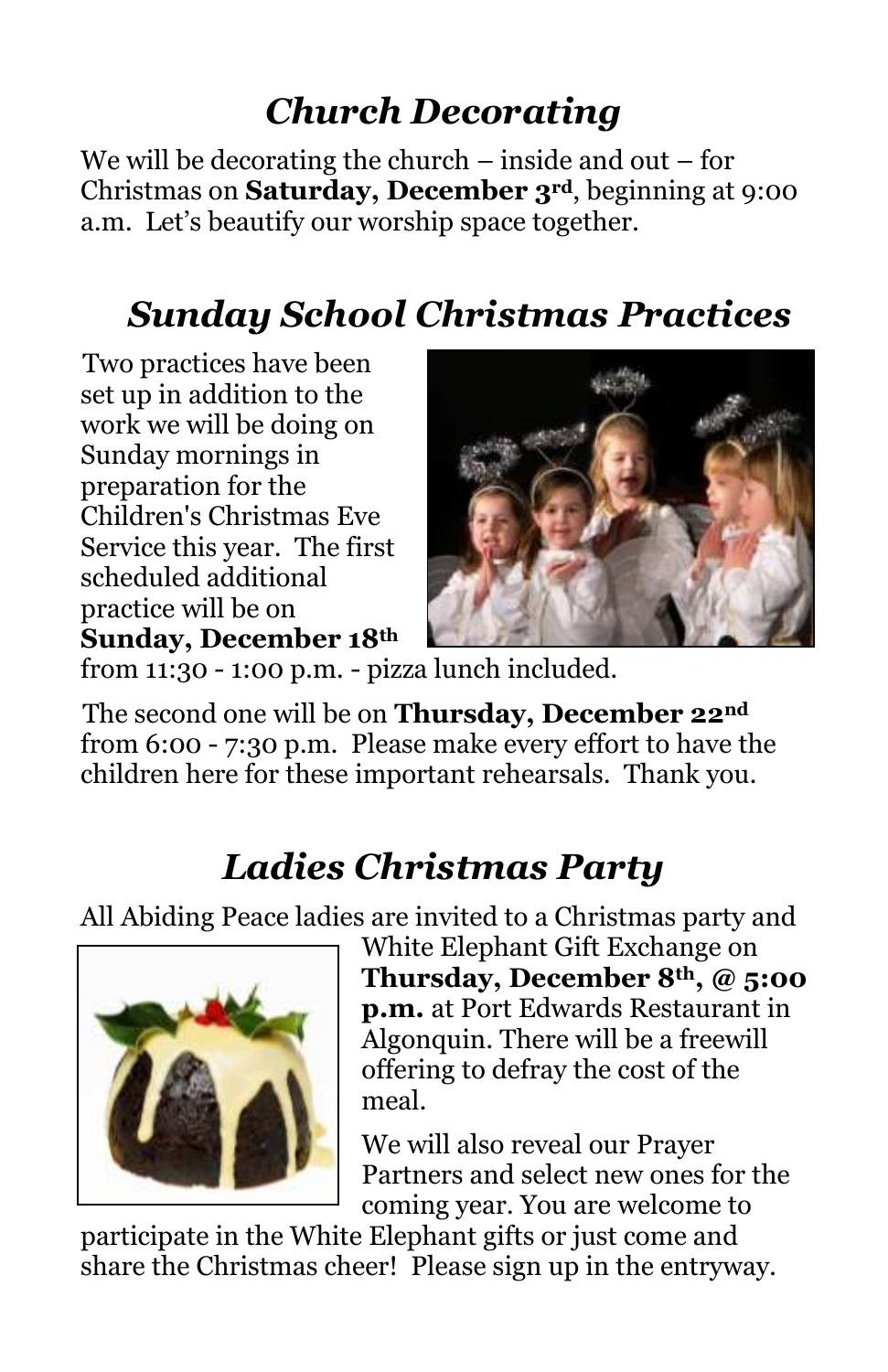## *WELS Christmas Concerts*

## **Thursday, December 1:**

► Wisconsin Lutheran College<sup>o</sup>, Milwaukee, WI - 7:30 p.m.

#### **Friday, December 2:**

Wisconsin Lutheran College<sup>\*</sup>, Milwaukee, WI - 7:30 p.m.

#### **Saturday, December 3:**

- Martin Luther College, New Ulm, MN 7:30 p.m.
- ▶ Wisconsin Lutheran College<sup>\*</sup>, Milwaukee, WI 7:30 p.m.

## **Sunday, December 4:**

- Illinois Lutheran HS, Crete, IL 2:00 p.m.
- ▶ Wisconsin Lutheran College<sup>\*</sup>, Milwaukee, WI 2:30 p.m.
- ▶ Wisconsin Lutheran HS<sup>o</sup>, Milwaukee, WI 3:00 p.m.
- Martin Luther College, New Ulm, MN 4:00 p.m.

## **Friday, December 9:**

► Wisconsin Lutheran College<sup>o</sup>, Milwaukee, WI - 7:30 p.m.

## **Sunday, December 11:**

- $\triangleright$  Wisconsin Lutheran Seminary\*, Mequon, WI 3:00 p.m.
- Euther Preparatory School, Watertown, WI 3:00 p.m.
- $\triangleright$  Wisconsin Lutheran HS<sup>\*</sup>, Milwaukee, WI 3:00 p.m.
- **Wisconsin Lutheran Seminary\*, Mequon, WI 7:00 p.m.**

## **Thursday, December 15:**

**Luther Preparatory School, Watertown, WI - 10:00 a.m.** 

## **Friday, December 16:**

► Michigan Lutheran Seminary<sup>\*</sup>, Saginaw, MI – 7:00 p.m.

\**indicates choir only* °*indicates band only*